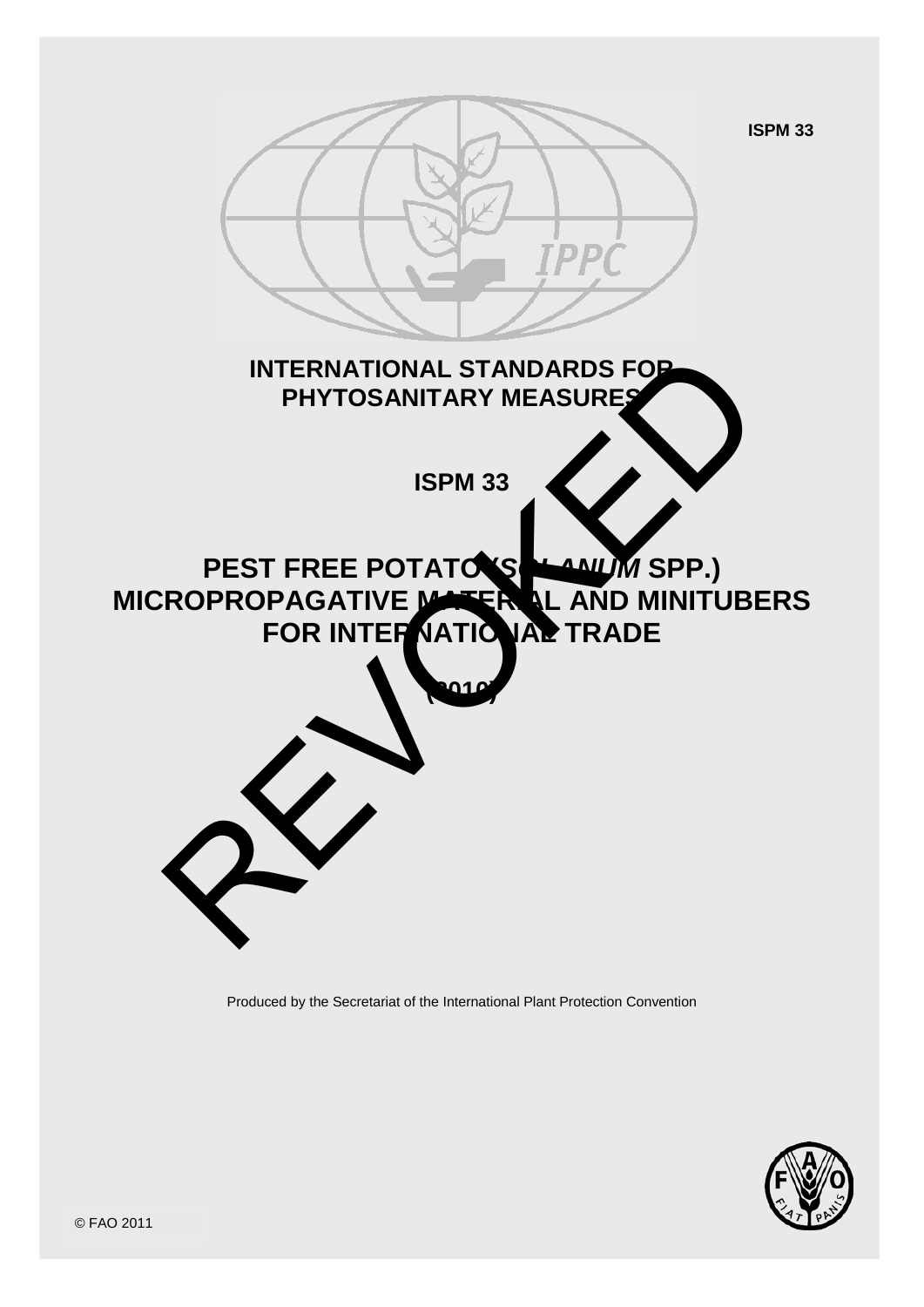**Publication history** 

*This is not an official part of the standard* REVOKED

2004-04 ICPM-6 added topic *Export certification for potato minitubers and micropropagative material* (2004-032)

2004-04 SC approved Specification 21*Guidelines for regulating potato micropropagation material and minitubers in international trade*

2005-09 EWG developed draft text

2006-05 SC revised draft text and steward requested comments via by e-mail

2008-05 SC-7 revised and approved draft text for MC

2008-06 Sent for MC

2009-11 SC revised draft text

2010-03 CPM-5 adopted standard

**ISPM 33**. 2010. *Pest free potato (*Solanum spp*.) micropropagative material and minitubers for international trade*. Rome, IPPC, FAO.

Publication history: Last modified August 2011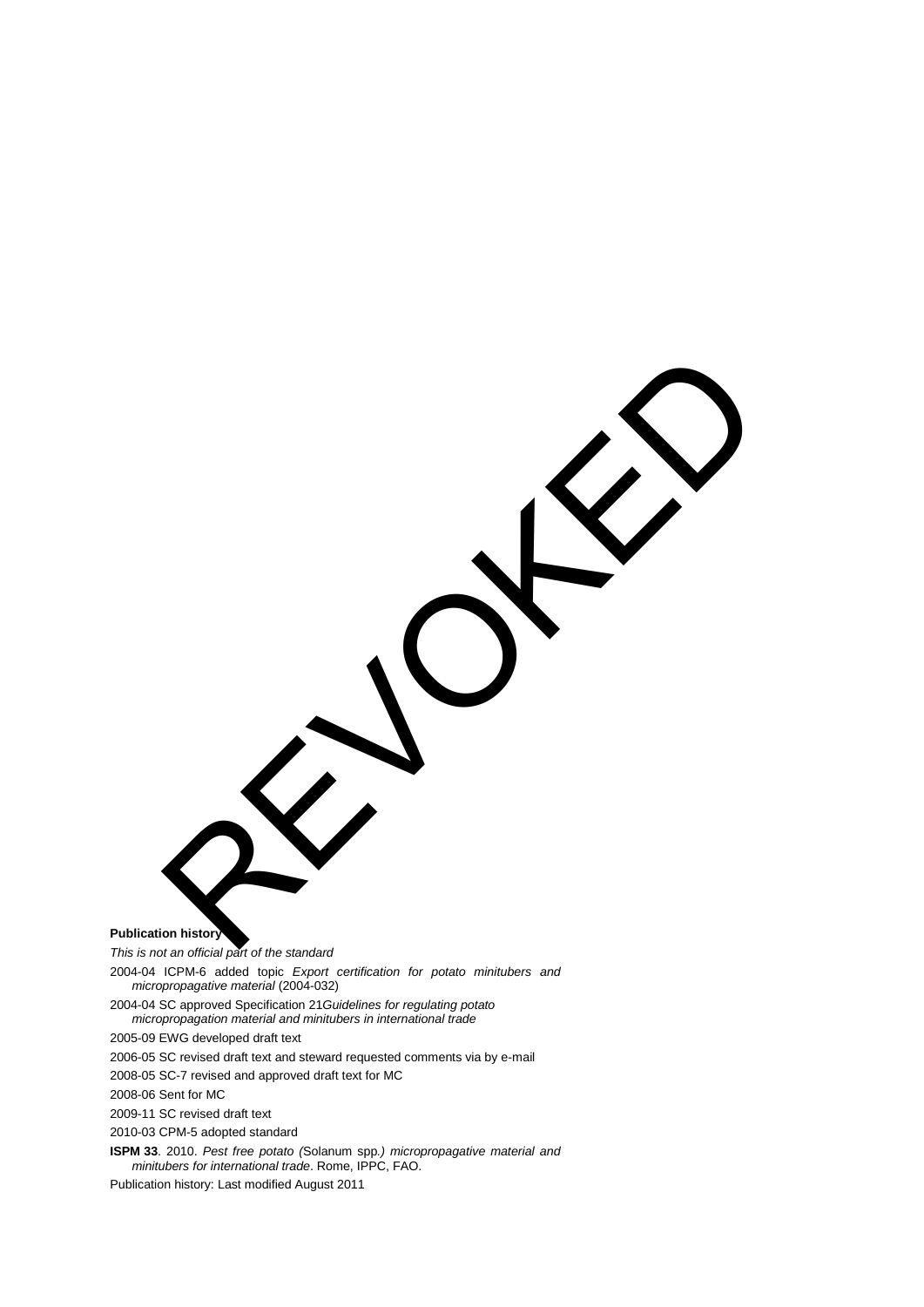# **CONTENTS**

| 33-7                                                                                        |                                                                                                                                                                                                                                                                                         |                                                                           |  |  |  |
|---------------------------------------------------------------------------------------------|-----------------------------------------------------------------------------------------------------------------------------------------------------------------------------------------------------------------------------------------------------------------------------------------|---------------------------------------------------------------------------|--|--|--|
|                                                                                             |                                                                                                                                                                                                                                                                                         |                                                                           |  |  |  |
| 1.                                                                                          |                                                                                                                                                                                                                                                                                         |                                                                           |  |  |  |
| 2.                                                                                          |                                                                                                                                                                                                                                                                                         |                                                                           |  |  |  |
|                                                                                             | 2.1                                                                                                                                                                                                                                                                                     |                                                                           |  |  |  |
|                                                                                             | $2.2\,$                                                                                                                                                                                                                                                                                 |                                                                           |  |  |  |
|                                                                                             | 2.2.1                                                                                                                                                                                                                                                                                   |                                                                           |  |  |  |
|                                                                                             | 2.2.2                                                                                                                                                                                                                                                                                   | 33-8                                                                      |  |  |  |
| 3.                                                                                          |                                                                                                                                                                                                                                                                                         | Production of Pest Free Potato Microproversaux Later Lemmanum 193-8       |  |  |  |
|                                                                                             | 3.1                                                                                                                                                                                                                                                                                     |                                                                           |  |  |  |
|                                                                                             | 3.1.1                                                                                                                                                                                                                                                                                   |                                                                           |  |  |  |
|                                                                                             | 3.1.2                                                                                                                                                                                                                                                                                   | Establishment facilities                                                  |  |  |  |
|                                                                                             | 3.2                                                                                                                                                                                                                                                                                     | Maintenance and propa tion facindes for pest free potato micropropagative |  |  |  |
|                                                                                             | 3.3                                                                                                                                                                                                                                                                                     |                                                                           |  |  |  |
|                                                                                             | 3.4                                                                                                                                                                                                                                                                                     |                                                                           |  |  |  |
| 4.                                                                                          |                                                                                                                                                                                                                                                                                         |                                                                           |  |  |  |
|                                                                                             | $\phi$ le n $\phi$ rial $\phi$ and $\phi$ and $\phi$ and $\phi$ and $\phi$ and $\phi$ and $\phi$ and $\phi$ and $\phi$ and $\phi$ and $\phi$ and $\phi$ and $\phi$ and $\phi$ and $\phi$ and $\phi$ and $\phi$ and $\phi$ and $\phi$ and $\phi$ and $\phi$ and $\phi$ and $\phi$<br>4.1 |                                                                           |  |  |  |
|                                                                                             | 4.2                                                                                                                                                                                                                                                                                     |                                                                           |  |  |  |
| 5.                                                                                          |                                                                                                                                                                                                                                                                                         | Stah omp 33-11                                                            |  |  |  |
| 6.                                                                                          |                                                                                                                                                                                                                                                                                         |                                                                           |  |  |  |
| 7.                                                                                          |                                                                                                                                                                                                                                                                                         |                                                                           |  |  |  |
| 8.                                                                                          |                                                                                                                                                                                                                                                                                         |                                                                           |  |  |  |
| ANNEX 1: General requirements for official testing laboratories for potato micropropagative |                                                                                                                                                                                                                                                                                         |                                                                           |  |  |  |
|                                                                                             |                                                                                                                                                                                                                                                                                         |                                                                           |  |  |  |
|                                                                                             |                                                                                                                                                                                                                                                                                         |                                                                           |  |  |  |
| APPENDIX 1: Examples of pests that may be of concern with respect to potato                 |                                                                                                                                                                                                                                                                                         |                                                                           |  |  |  |
| APPENDIX 2: Examples of pests that may be of concern with respect to potato minituber       |                                                                                                                                                                                                                                                                                         |                                                                           |  |  |  |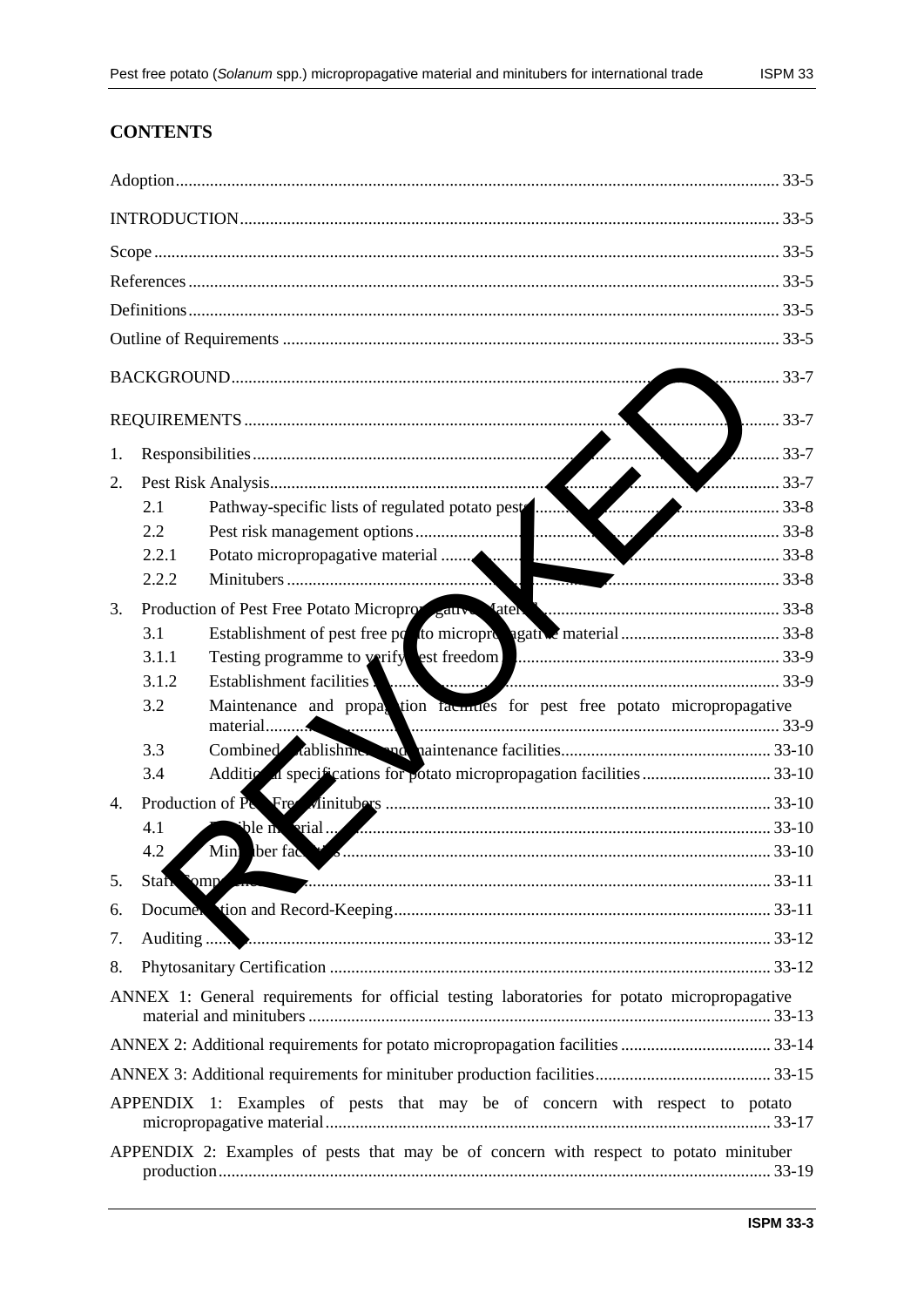APPENDIX 3: Flow chart showing the normal sequence of establishment, maintenance and production of pest free potato micropropagative material and minitubers ............................... 33-20

REVOKED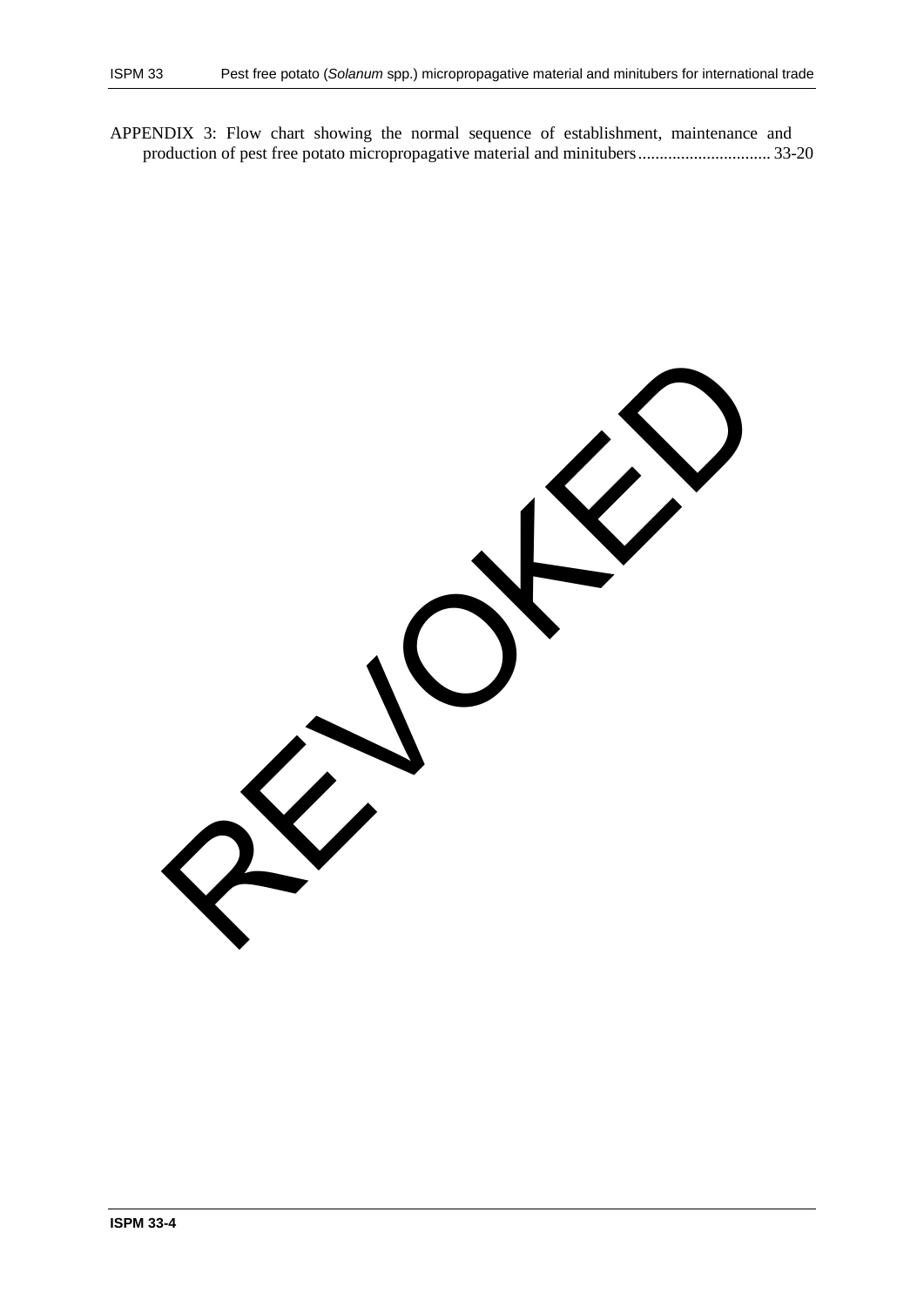## **Adoption**

This Standard was adopted by the Fifth Session of the Commission on Phytosanitary Measures in March 2010.

# **INTRODUCTION**

## **Scope**

This standard provides guidance on the production, maintenance and phytosanitary certification of pest free potato (*Solanum tuberosum* and related tuber-forming species) micropropagative material and minitubers intended for international trade. The process intended for the state of the state of the state of the content of phytosarities intended for international trade.<br>
Individues intended for international trade.<br>
Individues intended for the state of propagative

This standard does not apply to field-grown propagative material of potator or to potatoes atended for consumption or processing.

## **References**

**ISPM 2.** 2007. *Framework for pest risk analysis*. Rome, IPF

**ISPM 5.** *Glossary of phytosanitary terms*. Rome, IPPC, FA

- **ISPM 10.** 1999. *Requirements for the establishment* figures *per free places of production and pest free production sites*. Rome, IPPC, FAO.
- **ISPM 11.** 2004. *Pest risk analysis for quara* are personaly *inc.* **Ving analysis of environmental risks and** *living modified organisms.* Rome, IPPC, FAO.
- **ISPM 12.** 2001. *Guidelines for phytosanitery certificates*. Rome, IPPC, FAO.
- **ISPM 14.** 2002. *The use of integrate measures in a stems approach for pest risk management.* Rome, IPPC, FAO.

**ISPM 16.** 2002. *Regulated non-quarantine pests: concept and application*. Rome, IPPC, FAO.

**ISPM 19.** 2003. *Guideling* on lists seem and red pests. Rome, IPPC, FAO.

**ISPM 21.** 2004. *Pest risk analysis for regulated non-quarantine pests. Rome, IPPC, FAO.* 

#### **Definitions**

Definition of phytosanitary as can be found in ISPM 5 *(Glossary of phytosanitary terms)*.

In addition of definitions  $\mathcal{S}$   $\mathcal{S}$  and  $\mathcal{S}$ , in this standard the following definitions apply:

conditions

potato micropropagative material **Plants** *in vitro* of tuber-forming *Solanum* spp.

minituber A tuber produced from potato micropropagative material in

seed potatoes Tubers (including minitubers) and potato micropropagative material of cultivated tuber-forming *Solanum* spp. for planting

pest-free growing medium in a facility under specified protected

#### **Outline of Requirements**

Facilities used for the production of potato micropropagative material and minitubers for export should be authorized or operated directly by the national plant protection organization (NPPO) of the exporting country. Pest risk analysis (PRA), carried out by the NPPO of the importing country, should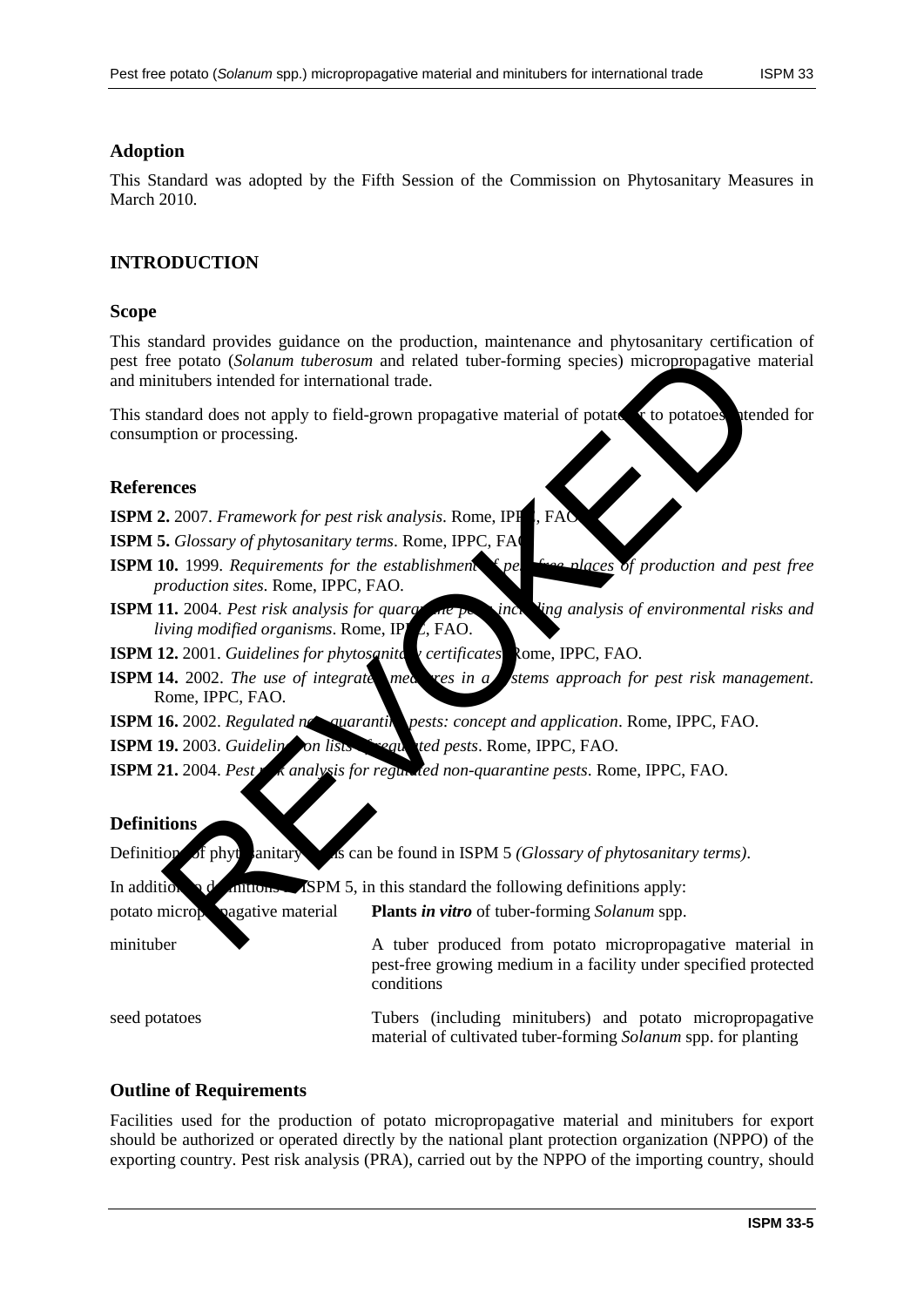provide the justification for establishing phytosanitary import requirements for regulated pests in trade of potato micropropagative material and minitubers.

The phytosanitary measures for managing risks related to potato micropropagative material include testing for the pests regulated by the importing country, and management systems for the maintenance and propagation of potato micropropagative material derived from candidate plants that have been determined to be pest free in closed, aseptic conditions. For the production of minitubers, measures include derivation from pest free potato micropropagative material and production in a pest free production site.

To establish pest free potato micropropagative material, candidate plants should be tested in a testing laboratory authorized or operated directly by the NPPO. This laboratory should meet general requirements for ensuring that all material moved into a maintenance and propagation facility is free from pests regulated by the importing country.

Facilities for the establishment of pest free potato micropropagative material and testing for pest freedom are subject to strict requirements to prevent contamination or infestation of material. Facilities for maintenance and propagation of pest free potato micropropagative material  $\alpha$  minituber production are also subject to stringent requirements to maintain  $p$  at freedom. Stated and be trained and competent in techniques for the establishment and mainter  $\alpha$  ce of pest free potato micropropagative material, the production of pest free minimizednes, the lost testing as required, and in following administrative, management and record-keep  $\alpha$  procedures. The management system and procedures of each facility and the testing laboratory should be defined in a manual(s). Throughout all production and testing processes, the identity of all propagative material should be preserved, and traceability should be maintained through  $\mathcal{A}$  uate documentation. ments for ensuing that all material moved into a maintenance and propagation facility<br>star regulated by the importing country.<br>Star for the establishment of pest free potato micropropagative means of material<br>and real are

All facilities should be officially audited  $\lambda$  ensure that they continue to meet requirements. In addition, inspections should ensure that the potato micropropagative material and minitubers meet the importing country's phytosanitary import requirements. Pest free potato micropropagative material and minitubers moving in international rade should be a companied by a phytosanitary certificate.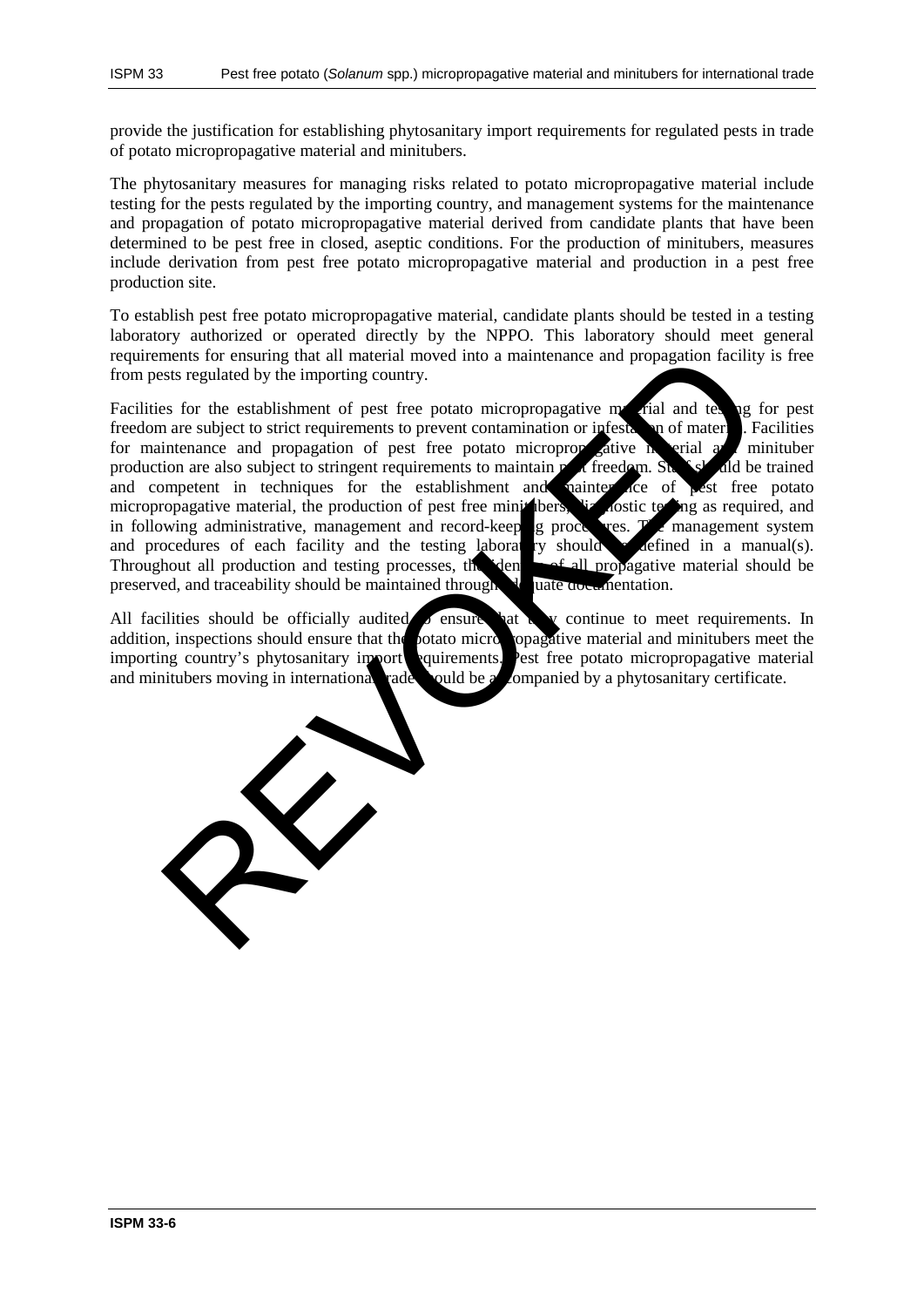# **BACKGROUND**

Many pests are associated with the production of potato (*Solanum tuberosum* and related tuberforming species) worldwide. As potatoes are propagated mainly by vegetative means, there is considerable risk of introducing and spreading pests through international trade of seed potatoes. Potato micropropagative material derived from appropriately tested material and using suitable phytosanitary measures should be considered free from regulated pests. Use of such material as starting material for further potato production reduces the risks of introduction and spread of regulated pests. Potato micropropagative material can be multiplied under specified protected conditions to produce minitubers. Provided that minituber production is carried out under pest free conditions using pest free micropropagative material, minitubers can also be traded with minimum risk.

Conventional micropropagation does not necessarily result in material that  $\frac{1}{2}$  from pests. The presence or absence of pests is verified by appropriate testing of the material.

As per ISPM 16:2002, programmes for the certification of plants for plants for seed potatoes (sometimes known as "seed potato certification schemes") frequently include specific requirements for pests as well as non-phytosanitary requirements such as varietal putty, size of the product etc. Many seed potato certification schemes require potato micropropagative material to be derived from plants that have been tested and found free from the pests covered by the scheme. Such schemes are usually designed to control pests present in the production country  $\mathbf{a}$  at are  $\alpha$  at national economic importance. Therefore, the pests covered by a specific scheme or the strength of measures may not always meet all of the phytosanitary import requirements of importing countries. In such cases, additional phytosanitary measures may be required. The method of the interaction content and minimizes are a secured the method in the control of the method of the control of the section of plants (and the method of the restriction schemes in the contribution of plants (an

In this standard, pest free potato micropropagative material is potato micropropagative material that has been tested and found free from the pests regulated by the importing country, or derived from such tested material, and maintained under conditions to prevent contamination and infestation.

#### **REQUIREMENTS**

#### 1. Responsibilit

The NPPO of the importing country is responsible for pest risk analysis and should, on request, have access to documentation and facilities to enable it to verify that the phytosanitary procedures in the facility meet is physicanitally import requirements.

Only facilities and all or operated directly by a NPPO should be used for the production and maintenance potato micropropagative material and minitubers for export as described in this standard. The NPPO of the exporting country is responsible for ensuring that the phytosanitary aspects of these facilities and of the related seed potato propagation system meet the importing country's phytosanitary import requirements. The NPPO of the exporting country is also responsible for phytosanitary certification.

## **2. Pest Risk Analysis**

PRA provides technical justification for identifying regulated pests and for establishing phytosanitary import requirements for potato micropropagative material and minitubers. PRA should be carried out by the NPPO of the importing country in accordance with ISPM 2:2007 and ISPM 11:2004 for the pathways of "potato micropropagative material" and "minitubers" from given origins. The PRA may identify quarantine pests associated with these pathways. The PRA should also be carried out in accordance with ISPM 21:2004 as appropriate in order to identify regulated non-quarantine pests.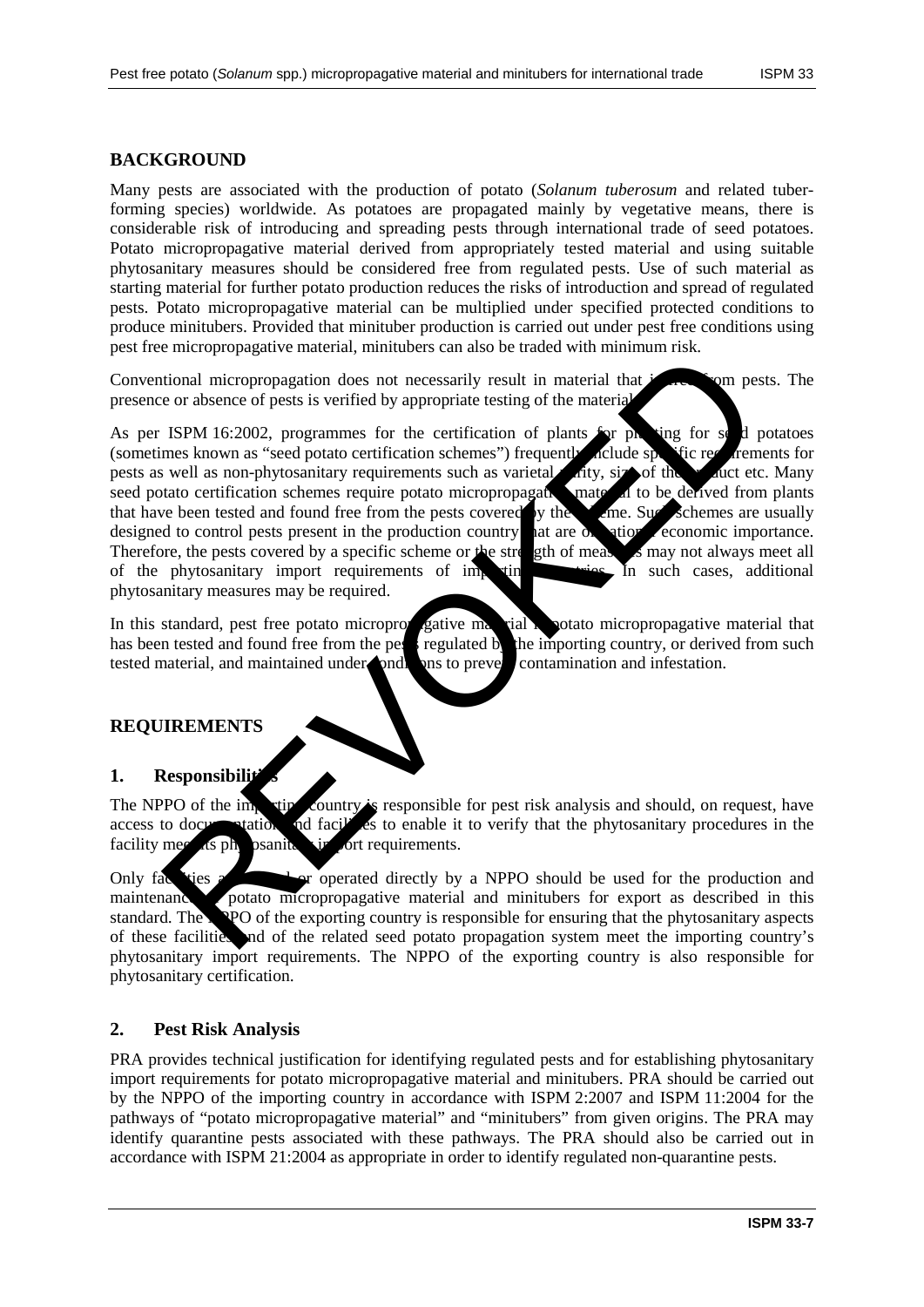Importing countries should notify NPPOs of exporting countries of the outcome of the PRAs.

#### **2.1 Pathway-specific lists of regulated potato pests**

For the purposes of this standard, the NPPO of the importing country is encouraged to establish pathway-specific regulated pest lists for potato micropropagative material and minitubers respectively and, on request, should provide these lists to NPPOs of exporting countries. Guidance on regulated pest lists is provided in ISPM 19:2003.

#### **2.2 Pest risk management options**

The pest risk management measures are determined based on the PRA. It may be appropriate for the measures to be integrated into a systems approach for production of potato material (as described in ISPM 14:2002). A flow chart showing the normal sequence of establishment, maintenance and production of pest free potato micropropagative material and minitubers is product in  $\lambda$  pendix 3.

#### **2.2.1 Potato micropropagative material**

Phytosanitary measures for managing pest risks related to potato more variable material include:

- testing individual plants (candidate plants) for the pests regulated  $\gamma$  the importing country and establishing potato micropropagative material in  $\epsilon$  ablishment facilities. Pest freedom is verified once all relevant testing is successfully completed (the status of the micropropagative material derived from the tested candidate plant changes to pest  $\blacktriangleright$  potato micropropagative material) is to be integrated into a systems approach for production of postar and (as described internal)<br>4:2002). A flow chart showing the normal sequence of establishment in the standard control of pest free potato micropropagati
- maintaining pest freedom using management systems for the maintenance and propagation of the pest free potato micropropagative  $\vec{r}$  determined in a close d, aseptic environment in maintenance and propagation facilities.

#### **2.2.2 Minitubers**

Phytosanitary measures for managing pertisks related specifically to minituber production should be based on pest risk assessments. The mation clated to the area of production and include: based on pest risk assessment in the interval related to the area of production and include:

- $\alpha$  derivation of the minitubers from pest free potato micropropagative material
- production in est free growing media under specified protected conditions in a pest free production site from the pests (and their vectors) regulated for minitubers by the importing country.

# **3.** Production of Pest Free Potato Micropropagative Material

#### **3.1 Establishment of pest free potato micropropagative material**

A candidate plant, from which the pest free potato micropropagative material is derived, should be inspected, tested and found free from regulated pests. It may also be required to be grown through a complete vegetative cycle, inspected, tested and found free from regulated pests. In addition to the laboratory testing procedure for regulated pests described below, potato micropropagative material should be inspected and found free from other pests or their symptoms and general microbial contamination.

Where a candidate plant is determined to be infested it will normally be disposed of. However, for certain types of regulated pests, the NPPO may allow that recognized techniques (e.g. meristem tip culture, thermotherapy) be used in combination with conventional micropropagation to eliminate the pest from the candidate plant, and prior to the initiation of the *in vitro* multiplication programme. In such cases, laboratory testing must be used to confirm the success of this approach before multiplication commences.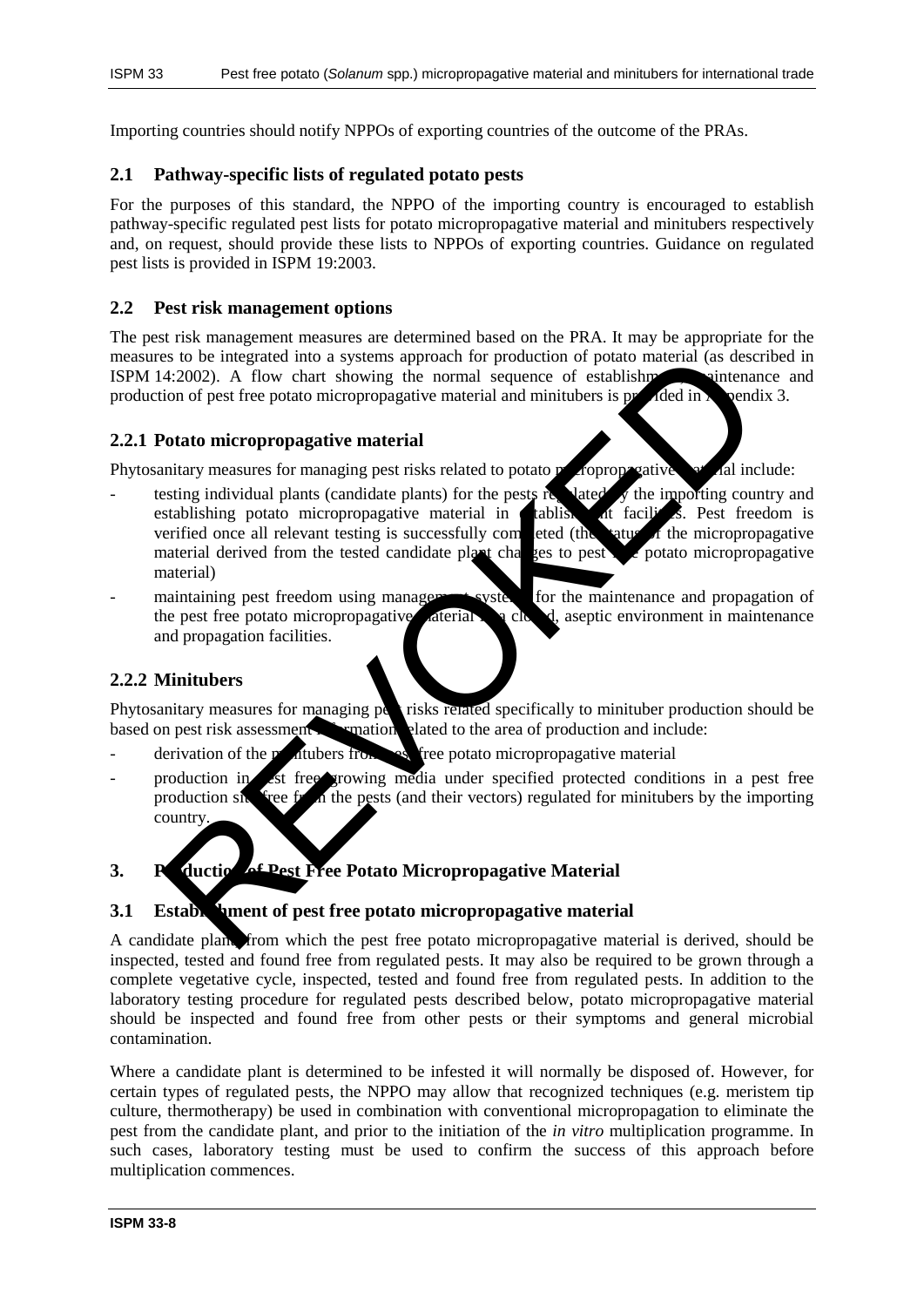## **3.1.1 Testing programme to verify pest freedom**

A testing programme on the candidate plant should be applied in an official testing laboratory. This laboratory should meet general requirements (described in Annex 1) to ensure that all potato micropropagative material moved to maintenance and propagation facilities is free from the pests regulated by the importing country. Conventional micropropagation does not consistently exclude some pests, for example, viruses, viroids, phytoplasmas and bacteria. A list of pests that may be of concern to potato micropropagative material is provided in Appendix 1.

## **3.1.2 Establishment facilities**

A facility used to establish pest free potato micropropagative material from new candidate plants should be authorized or directly operated by the NPPO specifically for this purpose. The facility should provide a secure means for establishing individual pest free potato micropropagative material from candidate plants and for holding these plants separately from tested determines while awaiting required test results. Because both infested and pest free potato propagative material (tubers, plants *in vitro* etc.) may be handled in the same facility, strict procedures should be implemented to prevent contamination or infestation of pest free material. Such procedures should inclu be a unionized or directly operated by the NPPO special operator and the summer and the special operator and the special operator in the special test results. Because both initial test results. Because the photon intervals

- prohibition of entry of unauthorized personnel and control of the entry of authorized staff
- provision for the use of dedicated protective clothing sincluding dedicated footwear or disinfection of footwear) and hand washing on entry (with particular  $\alpha$  extens taken if staff members work in areas of higher phytosanitary risk, e.g. the testing  $\frac{1}{2}$   $\frac{1}{4}$
- chronological records of actions in handling  $\triangle$  term and production can, if necessary, be checked easily for contamination and infestation  $\mathbf{r}$  are detected easily for contamination and infestation  $\mathbf{r}$
- stringent aseptic techniques, including discretive of work areas and sterilization of instruments (e.g. by autoclaving) betyeen handly materials of a different phytosanitary status.

## **3.2** Maintenance and propagation facilities for **Pest free potato micropropagative material**

A facility that maintains and propagates pest free potato micropropagative material should be operated separately from the facilities that establish potato plants in vitro and conduct the testing for regulated pests (although except nal circumstances are described in section 3.3). The facility should be operated as a pest  $f$  production site (as described in ISPM 10:1999) with respect to the pests of potato regulated by  $\lambda$  importing country for potato micropropagative material. The facility should:

- maintain and propagate only officially certified pest free potato micropropagative material and perm<sup>i</sup> only st free  $at$  al to enter the facility
	- other  $\ell$  ant species only if this is officially permitted and if:
		- pest risks to potato propagative material have been assessed and, if identified, the It have been tested and found to be free from regulated pests before entering the fac
		- . adequate precautions are taken to separate them in space or time from the potato plants
- implement officially approved operational procedures to prevent entry of regulated pests
- control the entry of staff and provide for the use of protective clothing, disinfection of footwear and hand washing on entry (with particular care being taken if staff members work in areas of higher phytosanitary risk, e.g. the testing facility)
- use aseptic procedures
- implement regular management system checks by the manager or a designated responsible staff member and keep records
- prohibit the entry of unauthorized personnel.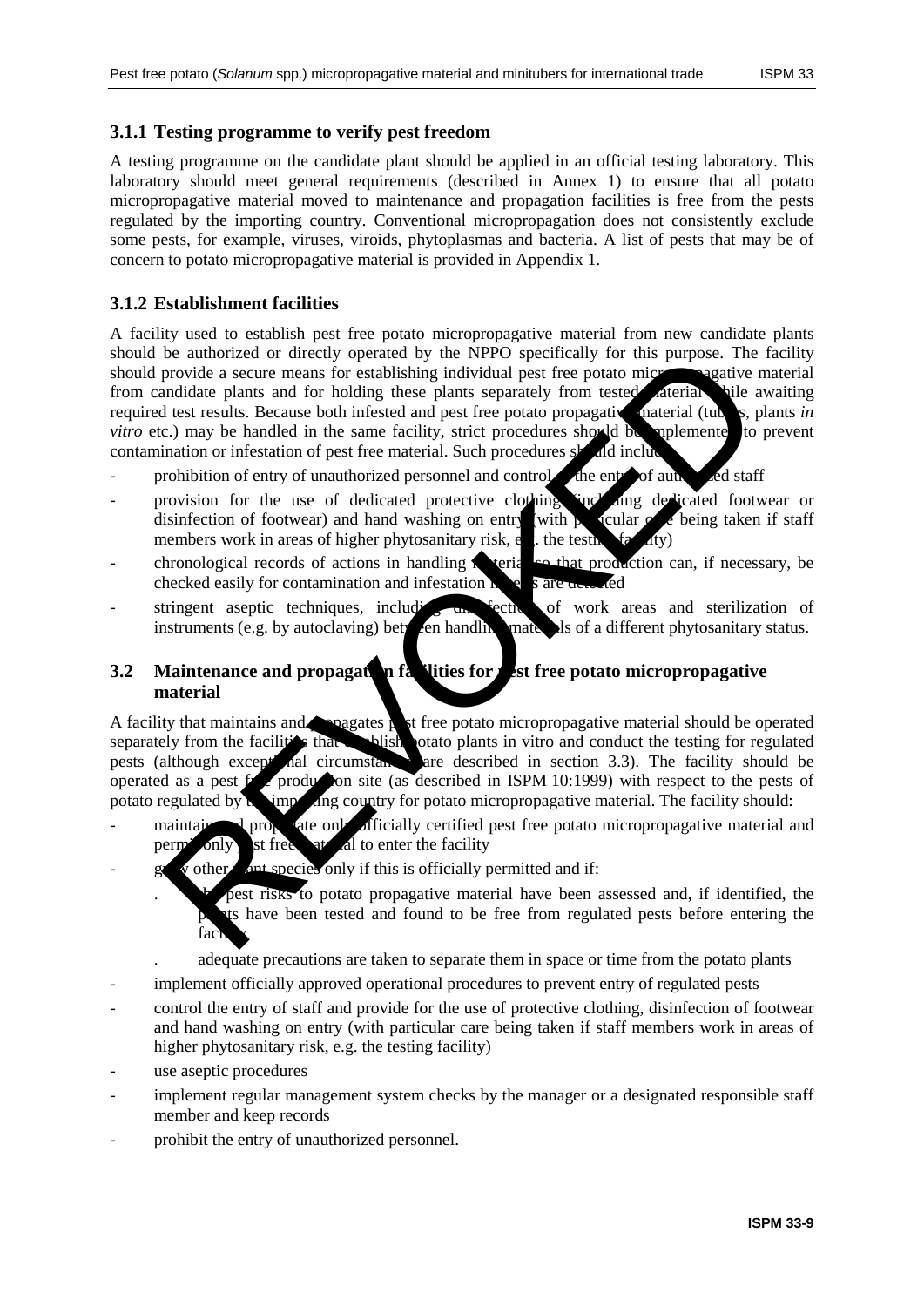## **3.3 Combined establishment and maintenance facilities**

Exceptionally, establishment facilities may also maintain pest free potato micropropagative material provided that strict procedures are adopted and applied to prevent infestation of maintained material from other material of a lower phytosanitary status.

These strict procedures include:

- the procedures in sections 3.1 and 3.2 to prevent infestation of the pest free potato micropropagative material and to keep material of different phytosanitary status separate
- the use of separate laminar flow cabinets and instruments for the maintained material and for material of a lower phytosanitary status or implementation of stringent procedures to keep the processes of establishment and maintenance separate
- scheduled audit tests on the material maintained.

## **3.4 Additional specifications for potato micropropagation facilities**

Additional specifications for potato micropropagation facilities are provided Annex 2 and may be required depending on the pests present in the area and the results

Pest free potato micropropagative material established and  $\hat{h}$  stained in these facilities may be propagated further to produce minitubers or may be traded internationally as such.

## **4. Production of Pest Free Minitubers**

The following guidance for minituber production also applies to parts of minitubers that are traded internationally, such as sprouts.

## **4.1 Eligible material**

The only potato material allowed to enter the minimizary production facility should be pest free potato micropropagative material. Plants of other plant species may be permitted to be grown in the facility provided that:

- the phytosanitary risks to  $\lim_{n\to\infty}$  have been assessed and, if identified, the other plant species have better and found to be pest free before entering the facility
- adequate precautions are taken to separate them in space and/or time from the potato plants to prevent contami

# **4.2 Minituber facilities**

A minituber production  $\alpha$  equation  $\alpha$  is a perception site (as described in ISPM  $10:199$  with respect to pests regulated by the importing country for minitubers. Pests that may be of concern in lude those for potato micropropagative material i.e. viruses, viroids, phytoplasmas and bacteria (listed in Appendix 1) and also fungi, nematodes, arthropods etc. (listed in Appendix 2). cheduled audit tests on the material maintained.<br>
Additional specifications for potato micropropagation facilities are prided and specifications for potato micropropagation facilities are prided depending on the pests pres

Production should be under protected conditions, for example a growth room, glasshouse, polythene tunnel or (if appropriate, based on local pest status) a screen house with suitable mesh size, constructed and maintained to prevent the entry of pests. If the facility includes adequate physical and operational safeguards against the introduction of the regulated pests, no additional requirements should be necessary. However, in cases where these safeguards can not be met, additional requirements should be considered. Depending on conditions in the area of production, these may include:

- location of the facility in a pest free area, or an area or site that is well isolated from sources of the regulated pests
- a buffer zone around the facility for regulated pests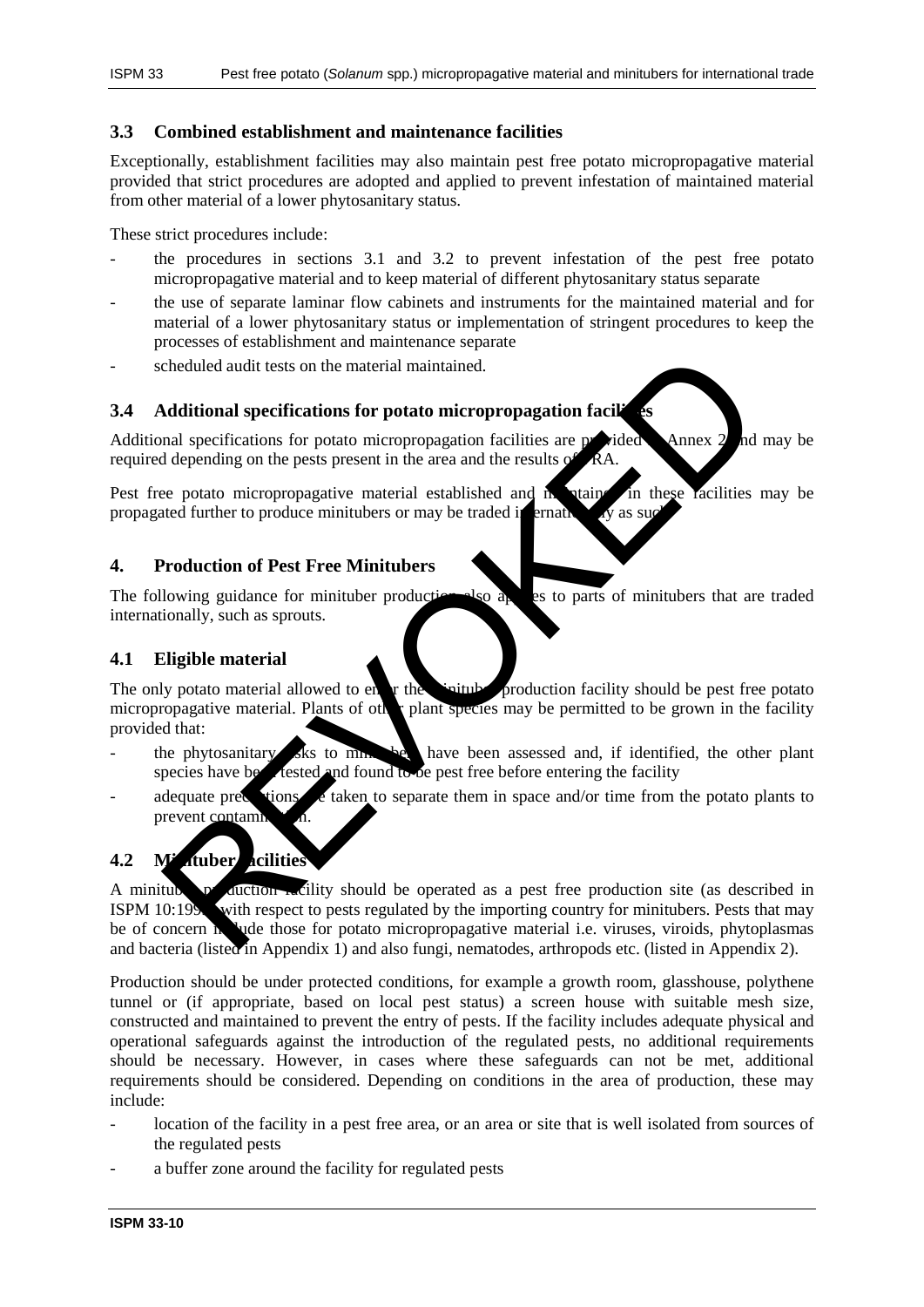- location of the facility in an area with low pest and pest vector incidence
- production at a time of year when there is low pest and pest vector incidence.

The entry of authorized personnel to the facility should be controlled and provision should be made for use of protective clothing, disinfection of footwear and hand washing on entry to prevent contamination from dirty to clean areas. It should also be possible to decontaminate the facility if required. The growing medium, water supply and fertilizer or plant additives used in the facility should be pest free.

The facility should be monitored for the regulated pests and pest vectors during the production cycle and, if necessary, pest control measures or other corrective actions should be undertaken and documented. The facility should be well maintained and cleaned after each production cycle.

The minitubers should be handled, stored, packed and transported under conditions preventing infestation and contamination by the regulated pests.

Additional requirements for minituber production facilities are provided Annex 3 d may be required depending on the pests present in the area and the results of

## **5. Staff Competence**

Staff should be trained and competent in:

- techniques for the establishment of pest free potato metropropagative material, the maintenance of pest free potato micropropagative material, he produced pest free minitubers, and diagnostic testing as relevant
- following administrative, management and record-keeping procedures.

Procedures for maintaining staff competence should be in place and training should be updated, in particular, when phytosanitary import quile nents change.

#### **6.** Documentation and **Record-Keeping**

The management system, and operation, by redures and instructions of each facility and the testing laboratory, should be  $\alpha$  cumented in a manual(s). In developing such manual(s), the following should be addressed:

- the establishment, maintenance and propagation of pest free potato micropropagative material with particular attention and to those control measures used to prevent infestation and containing between the pest free potato micropropagative material and any material of an ber phytosanitary status initiatives should be handled, stored, packed and transported under<br>
ion and contamination by the regulated pests.<br>
and requirements for minituber production facilities are provided<br>
and requirements for minituber producti
- the production of pest free minitubers, covering management, technical and operational procedures, with particular attention paid to those control measures used to prevent pest infection,  $\bf{h}$  estation and contamination of the minitubers during their production, harvest and storage, and during transport to their destination
- all laboratory test procedures or processes to verify pest freedom.

Throughout all production and testing, the identity of all propagative material should be preserved and traceability should be maintained by adequate record-keeping. Records of all tests done on the material, as well as the results, lineage and records of the distribution of the material, should be kept in a manner that ensures traceability for the importing or exporting countries for at least five years. For pest free potato micropropagative material, the records that determine its pest free status should be maintained for as long as the micropropagative material is maintained.

Records of staff training and competencies should be maintained as determined by the NPPO and, if appropriate, in consultation with the NPPO of the importing country.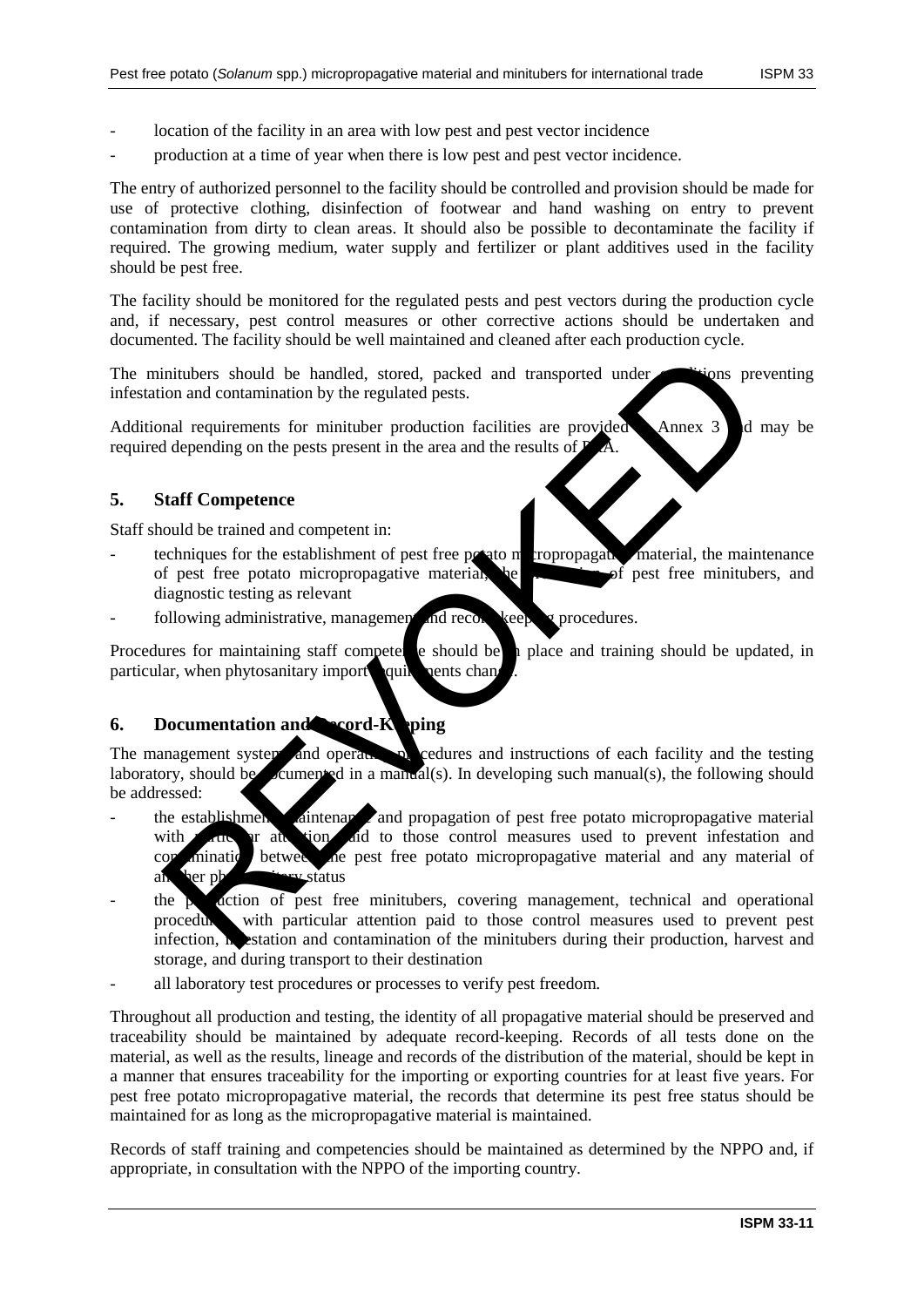## **7. Auditing**

All facilities, systems and records should be officially audited to ensure compliance with the procedures and to meet the importing country's phytosanitary import requirements.

The NPPO of the importing country may ask to participate in such an audit, based on bilateral agreement.

#### **8. Phytosanitary Certification**

The potato micropropagation facility, relevant records and the plants should be subjected to appropriate phytosanitary procedures to ensure that the micropropagative material meets the importing country's phytosanitary import requirements.

The potato minituber production facility, relevant records, the growing crop,  $\alpha$  the minitubers should be subjected to appropriate phytosanitary procedures to ensure that the minital energy the importing country's phytosanitary import requirements.

Pest free potato micropropagative material and minitubers moving in international trade should be accompanied by a phytosanitary certificate issued by the NPPO of the exporting country according to ISPM 12:2001 and complying with the phytosanitary importing to the importing country. ISPM 12:2001 and complying with the phytosanitary import red The use of seed potato certification labels may assist with  $\frac{1}{2}$  tidentification, included in particular when these labels specify the reference number of the lot, including when a copriate the producer's labels specify the reference number of the lot, including where identification number. The summary import requirements.<br>
ato minituber production facility, relevant records, the growing crop,<br>
ato minituber production facility, relevant records, the growing crop,<br>
the and the summary import requirements.<br>
Se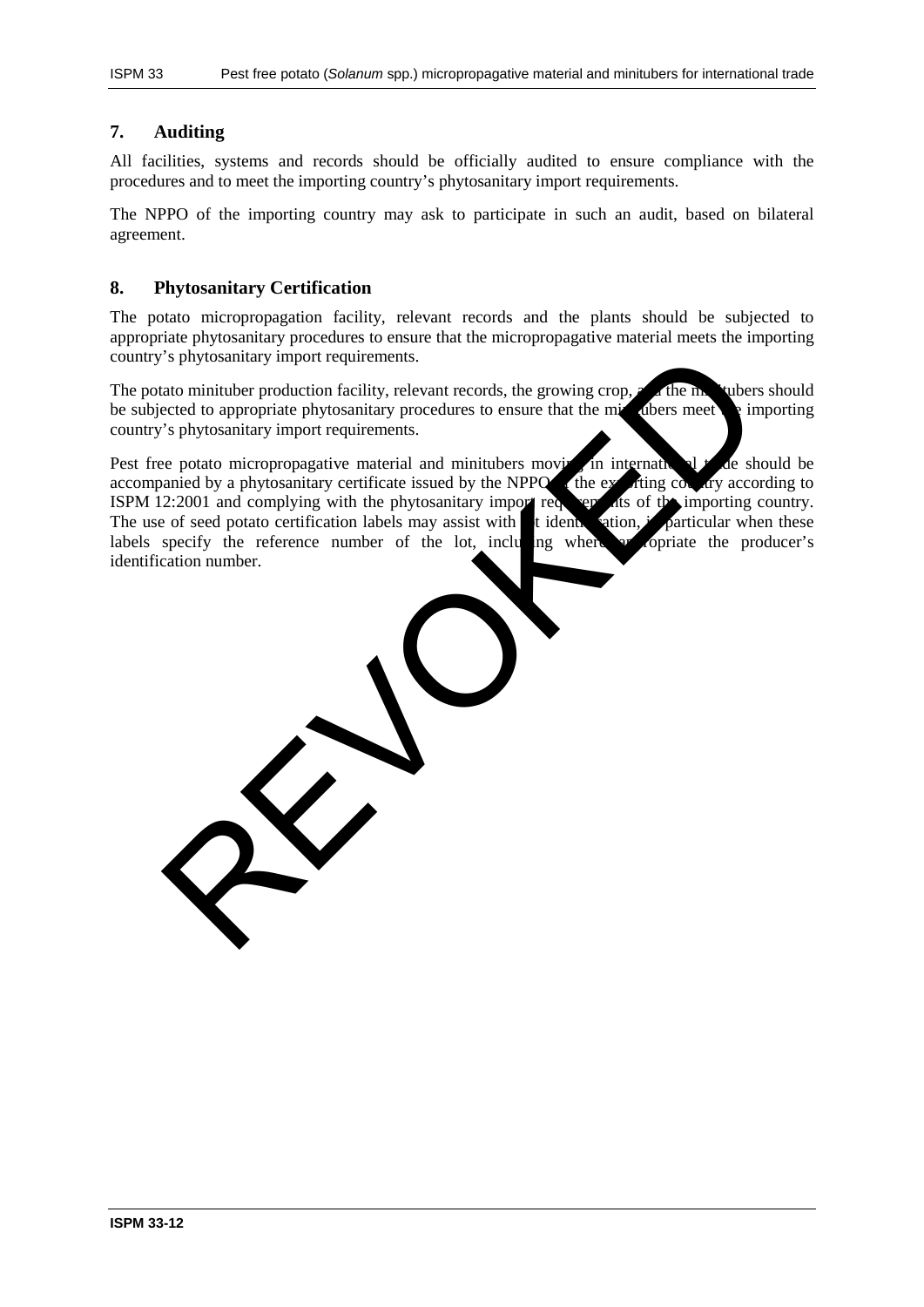This annex is a prescriptive part of the standard.

## **ANNEX 1: General requirements for official testing laboratories for potato micropropagative material and minitubers**

The requirements for laboratories testing potato micropropagative material and minitubers operated or authorized by NPPOs include the following:

- competent staff with adequate knowledge and experience of conducting appropriate test methods and interpreting the results
- adequate and appropriate equipment to conduct microbiological, serological, molecular and bioassay tests, as appropriate
- relevant validation data for the tests conducted or at least sufficient evidence for the suitability of the test applied
- procedures to prevent contamination of samples
- adequate isolation from production facilities
- a manual(s) that describes policy, organizational structure, work instructions, and testing standards and any quality management procedures Elevant validation data for the tests conducted or at least sufficient evidence for the surface<br>fifthe test applied<br>orcocedures to prevent contamination of samples<br>dequate isolation from production facilities<br>manual(s) tha
- appropriate record-keeping and traceability for test results.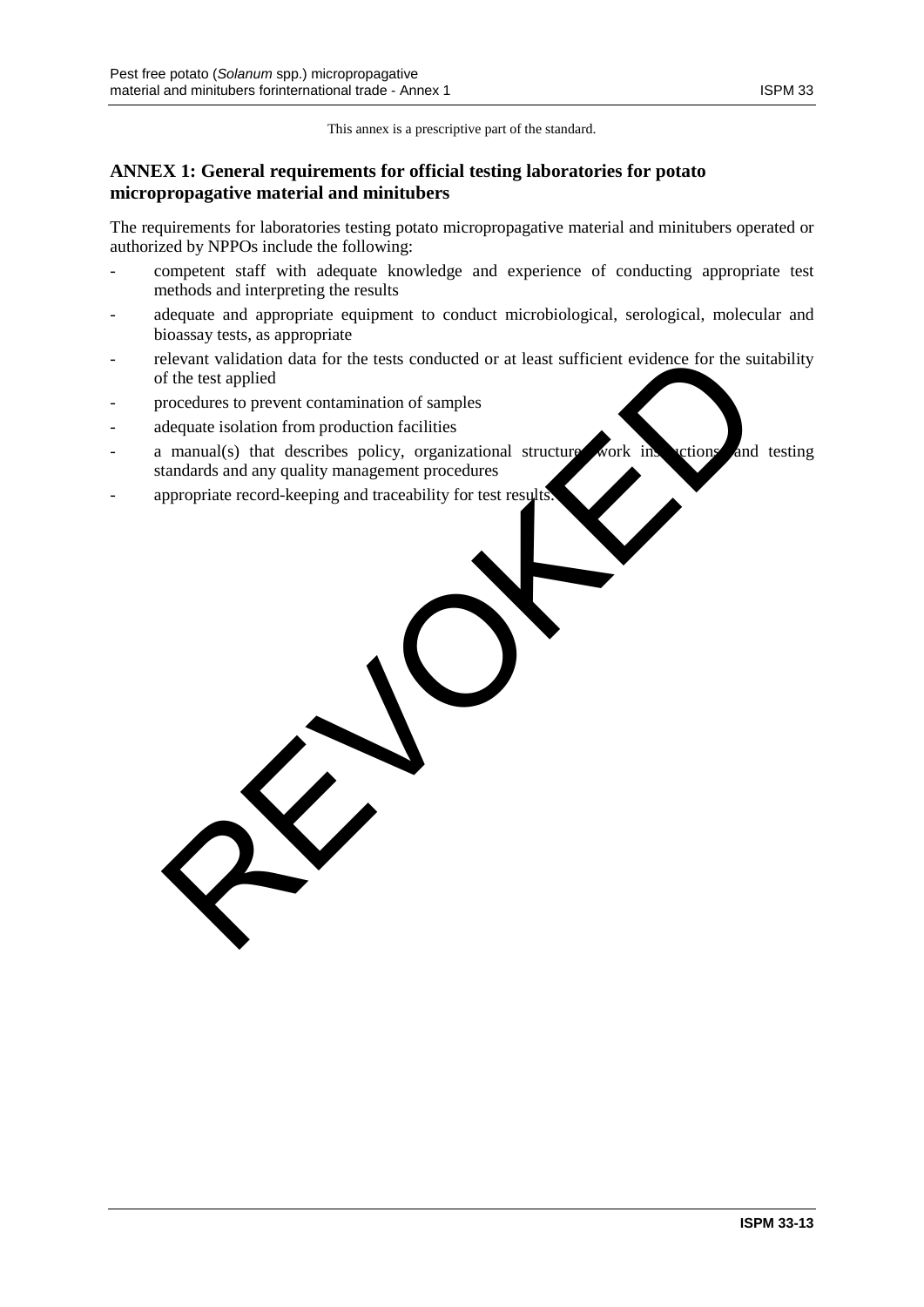This annex is a prescriptive part of the standard.

## **ANNEX 2: Additional requirements for potato micropropagation facilities**

In addition to the requirements in section 3, the following requirements for physical structure, equipment and operating procedures should be considered for micropropagation facilities, depending on the presence of pests in the area and the results of PRA.

#### **Physical structure**

- a double door entry with an air-curtain and with a changing area between the double doors
- appropriate rooms for washing, media preparation, subculturing and growth of plants

#### **Equipment**

- high-efficiency particulate air (HEPA)-filtered positive air pressure stems or the equivalent for media, subculture and growth rooms
- growth rooms with appropriate light, temperature and humidity control
- adequate equipment or procedures in the subculture room to control pest contamination (e.g. ultraviolet  $(VV)$  germicidal lamps)
- laminar flow cabinets for subculturing, which are served regularly
- laminar flow cabinets fitted with UV germicidal lamp

#### **Operating procedures**

- a programme for periodic disinfection/ $f_{\text{max}}$  of the facility
- use by staff of disposable/dedicated for twear or  $\alpha$  infection of footwear
- appropriate hygienic practices for handling plant material (e.g. cutting in vitro plantlets with a sterile scalpel over a sterile disposable surface)
- a monitoring programme to check the level of air-borne contaminants in the subculture room, cabinets and growth roo
- an inspection and disposal procedure for infested potato micropropagative material.

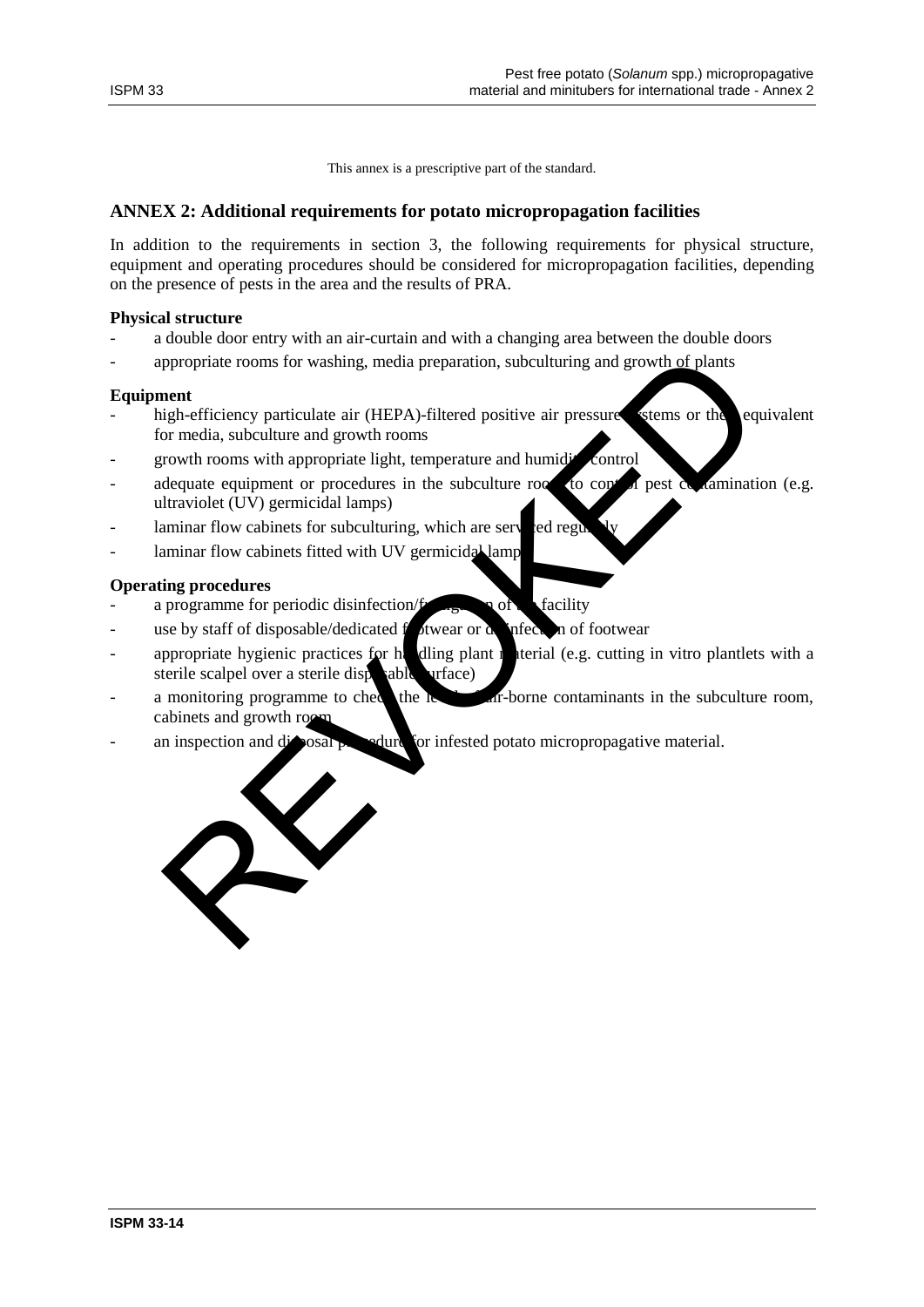This annex is a prescriptive part of the standard.

## **ANNEX 3: Additional requirements for minituber production facilities**

The following additional requirements for minituber production facilities should be considered, and when necessary included, depending on the presence of pests and vectors in the area and the results of PRA:

### **Physical structure**

- double door entry with a change area for changing garments and donning protective overcoats and gloves, the change area to contain foot disinfecting pads and a washing facility for washing and disinfecting hands
- entry doors and all vents and openings covered with insect-proof screens with mesh that will prevent entry of the local pests and pest vectors and simulations and the state of the state of the state of the state of the state of the state of the state of the state of the state of the state of the state of the state of the state of the state of the state of the sta
- gaps between the external to internal environment to be sealed
- production isolated from soil (e.g. concrete floors or floors covered with protective membrane)
- designated areas for washing and disinfecting containers, and cleaning, grading, packing and storing minitubers
- air filtration and/or sterilization system
- in places where there is unreliable supply  $\triangleleft$  electricity and water, standby facilities for emergencies

#### **Management of environment**

- suitable temperature, light, air circulation and humidity controls
- misting for acclimatization of transplants

#### **Crop management**

- regular pest and pest vector monitoring (e.g. using sticky insect traps) at specified intervals
- hygienic practices for  $\mathbf{h}$  uing plant material
- correct disposal procedures
- identification of production lots
- a suitable separation  $\lambda$  alween lots
- $-$  use of  $r^2$  ben

#### Growing media, f**ertilizer**,

- $\mu$  use of pest  $\mu$ <sup>1</sup>-less growing medium
- fumigation/disinfestations/steam sterilization of the growing medium before planting or other methods at guarantee freedom from potato pests
- transport and storage of growing medium under conditions preventing contamination
- a water supply free of plant pests (either treated water or deep-well spring water), together with regular testing for potato pests if required
- use of inorganic fertilizer or organic fertilizer that has been treated to eliminate pests

#### **Post-harvest handling**

- sampling of minitubers for post-harvest tuber testing for indicator pests (i.e. pests whose presence indicates that the pest free status of the minituber production facility has not been maintained)
- suitable storage conditions
- grading and packing (if appropriate, according to a seed potato certification scheme)
- new or adequately sterilized containers used for packing minitubers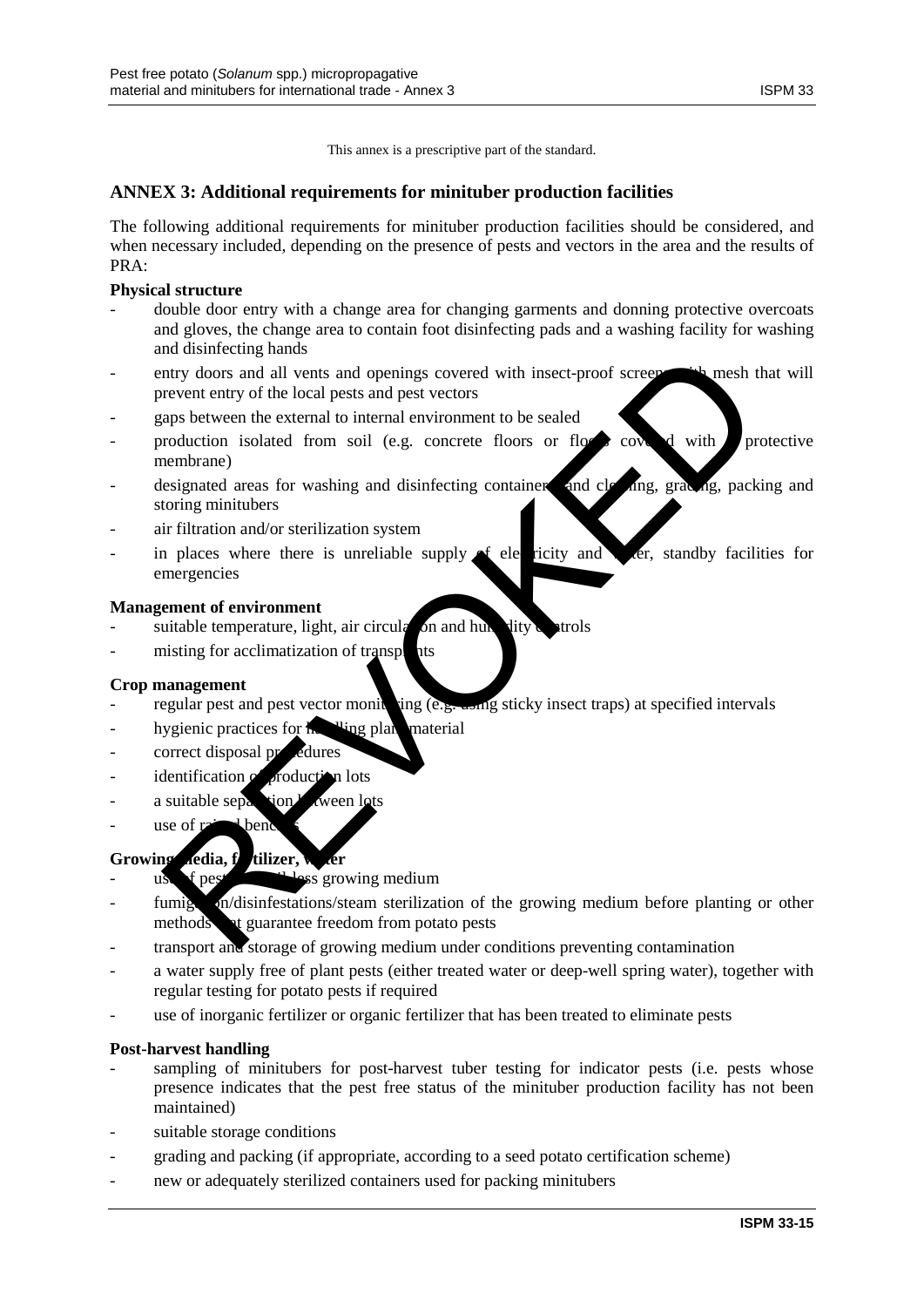- containers for shipment adequate for preventing contamination by pests and pest vectors
- adequate cleaning and disinfection of handling equipment and storage facilities.

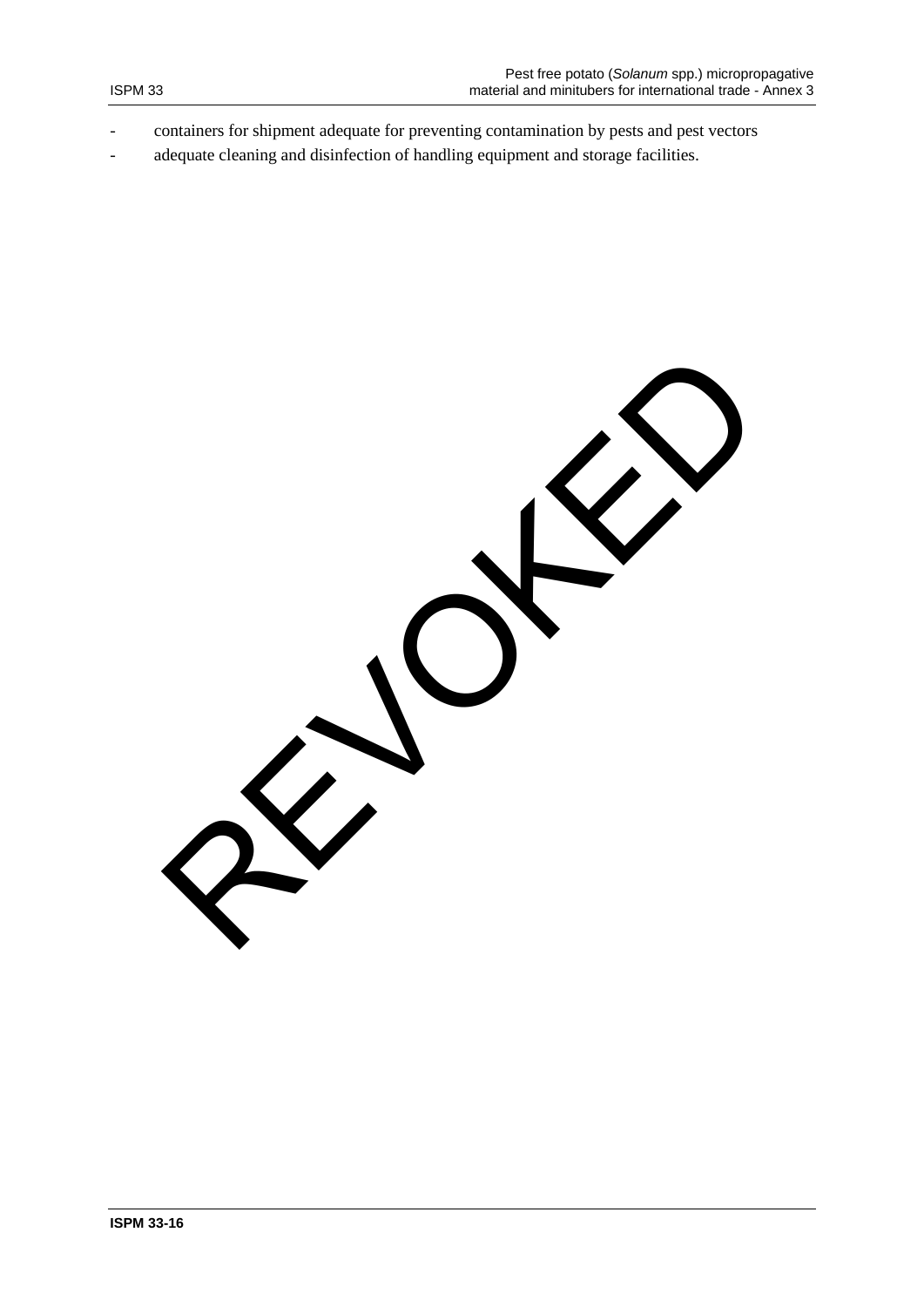This appendix is for reference purposes only and is not a prescriptive part of the standard.

# **APPENDIX 1: Examples of pests that may be of concern with respect to potato micropropagative material**

Please note that the following list does not constitute a technical justification for regulating these pests.

| <b>VIRUSES</b>                                          | <b>ABBREVIATION</b>     | <b>GENUS</b>                     |
|---------------------------------------------------------|-------------------------|----------------------------------|
| Alfalfa mosaic virus                                    | AMV                     | Alfamovirus                      |
| Andean potato latent virus                              | <b>APLV</b>             | Tymovirus                        |
| Andean potato mottle virus                              | APMoV                   | Comovirus                        |
| Arracacha virus B-oca strain                            | AVB-O                   | Cheravirus<br>.entativ           |
| Beet curly top virus                                    | <b>BCTV</b>             | Curtov <sub>s</sub>              |
| Belladonna mottle virus                                 | BeMV                    | Ty ovirus                        |
| Cucumber mosaic virus                                   | <b>CMV</b>              | <i><u><b>Cucumovirus</b></u></i> |
| Eggplant mottled dwarf virus                            | <b>EMDV</b>             | Nucle mabdovirus                 |
| Impatiens necrotic spot virus                           | <b>INSV</b>             | <i>spovirus</i>                  |
| Potato aucuba mosaic virus                              | <b>PAMV</b>             | $P_{Q}$                          |
| Potato black ringspot virus                             | <b>PBRS</b>             | Nepovirus                        |
| Potato latent virus                                     | $P_{\text{O}}$ # $\vee$ | Carlavirus                       |
| Potato leafroll virus                                   | PLRV                    | Polerovirus                      |
| Potato mop-top virus                                    | <b>PMTV</b>             | Pomovirus                        |
| Potato rough dwarf virus                                | <b>PRDV</b>             | Carlavirus (tentative)           |
| Potato virus A                                          |                         | Potyvirus                        |
| Potato virus M                                          | <b>PVM</b>              | Carlavirus                       |
| Potato virus P                                          | <b>PVP</b>              | Carlavirus (tentative)           |
| Potato virus S                                          | <b>PVS</b>              | Carlavirus                       |
| Potato virus T                                          | <b>PVT</b>              | <b>Trichovirus</b>               |
| Potato virus U                                          | <b>PVU</b>              | Nepovirus                        |
| Potato virus                                            | <b>PVV</b>              | Potyvirus                        |
| $\mathsf{X}$<br>Potato vir                              | <b>PVX</b>              | Potexvirus                       |
| Potato virus<br>strains)                                | <b>PVY</b>              | Potyvirus                        |
| Potato yellow dwa virus                                 | <b>PYDV</b>             | Nucleorhabdovirus                |
| Potato yellow mosaic virus                              | <b>PYMV</b>             | Begomovirus                      |
| Potato yellow vein virus                                | <b>PYVV</b>             | Crinivirus (tentative)           |
| Potato yellowing virus                                  | <b>PYV</b>              | Alfamovirus                      |
| Solanum apical leaf curling virus                       | <b>SALCV</b>            | Begomovirus (tentative)          |
| Sowbane mosaic virus                                    | SoMV                    | Sobemovirus                      |
| Tobacco mosaic virus                                    | <b>TMV</b>              | Tobamovirus                      |
| Tobacco necrosis virus A or Tobacco necrosis<br>virus D | TNV-A or TNV-D          | Necrovirus                       |
| Tobacco rattle virus                                    | <b>TRV</b>              | Tobravirus                       |
| Tobacco streak virus                                    | <b>TSV</b>              | <b>Ilarvirus</b>                 |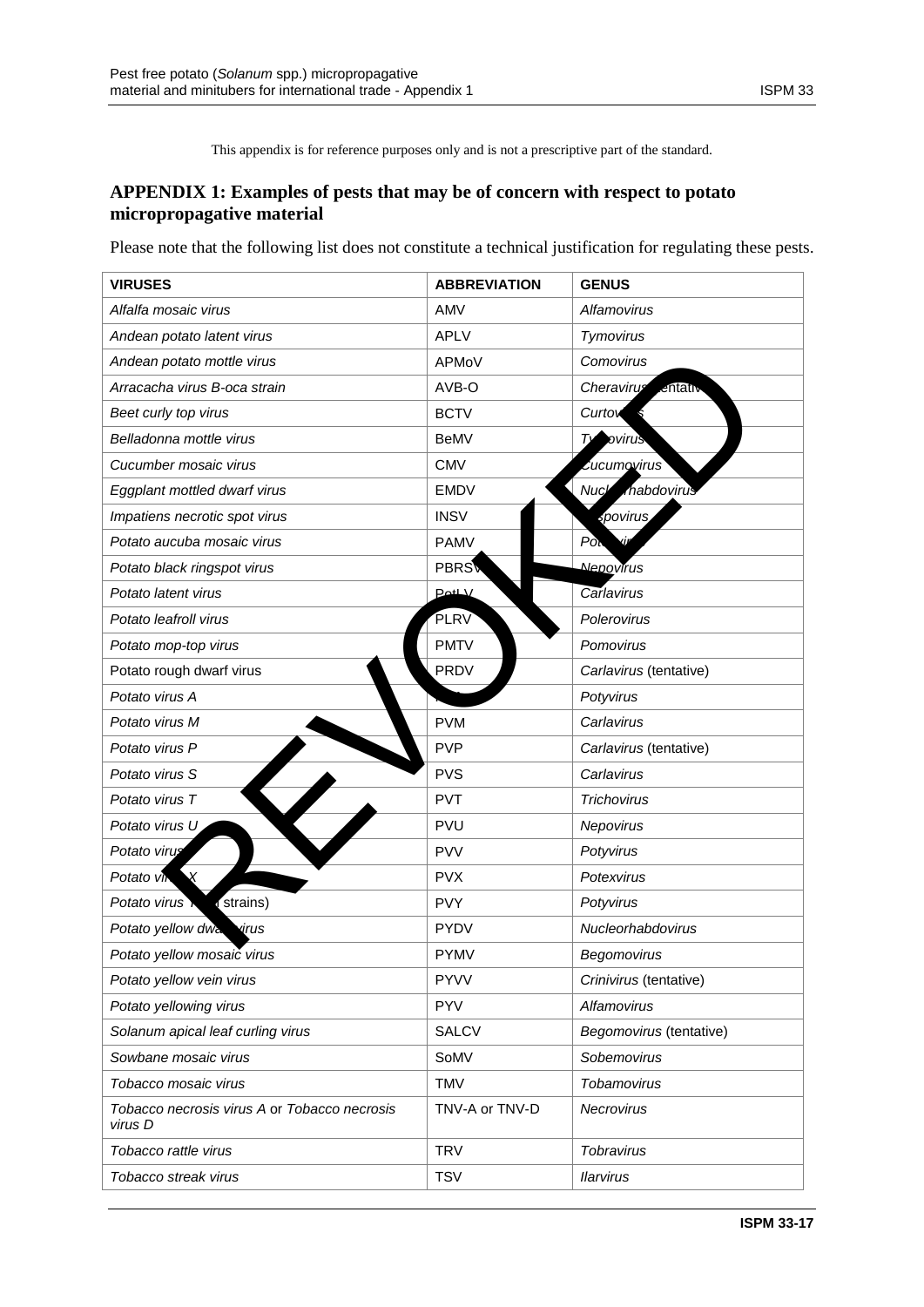| <b>VIRUSES</b>                               | <b>ABBREVIATION</b> | <b>GENUS</b>            |
|----------------------------------------------|---------------------|-------------------------|
| Tomato black ring virus                      | <b>TBRV</b>         | Nepovirus               |
| Tomato chlorotic spot virus                  | <b>TCSV</b>         | Tospovirus              |
| Tomato leaf curl New Delhi virus             | <b>ToLCNDV</b>      | Begomovirus             |
| Tomato mosaic virus                          | ToMV                | Tobamovirus             |
| Tomato mottle Taino virus                    | ToMoTV              | Begomovirus             |
| Tomato spotted wilt virus                    | <b>TSWV</b>         | Tospovirus              |
| Tomato yellow leaf curl virus                | <b>TYLCV</b>        | Begomovirus             |
| Tomato yellow mosaic virus                   | <b>ToYMV</b>        | Begomovirus (tentative) |
| Tomato yellow vein streak virus              | <b>ToYVSV</b>       | Geminivirus (tentative) |
| Wild potato mosaic virus                     | <b>WPMV</b>         | Potyvirus               |
| <b>VIROIDS</b>                               |                     |                         |
| Mexican papita viroid                        | MPVd                | piviroid                |
| Potato spindle tuber viroid                  | PSTVd               | Pospivimid              |
| <b>BACTERIA</b>                              |                     |                         |
| Clavibacter michiganensis subsp. sepedonicus |                     |                         |
| Dickeya spp.                                 |                     |                         |
| Pectobacterium atrosepticum                  |                     |                         |
| P. carotovorum subsp. carotovorum            |                     |                         |
| Ralstonia solanacearum                       |                     |                         |
| <b>PHYTOPLASMAS</b>                          |                     |                         |
| e.g. purple top, stolbur                     |                     |                         |
| RY                                           |                     |                         |

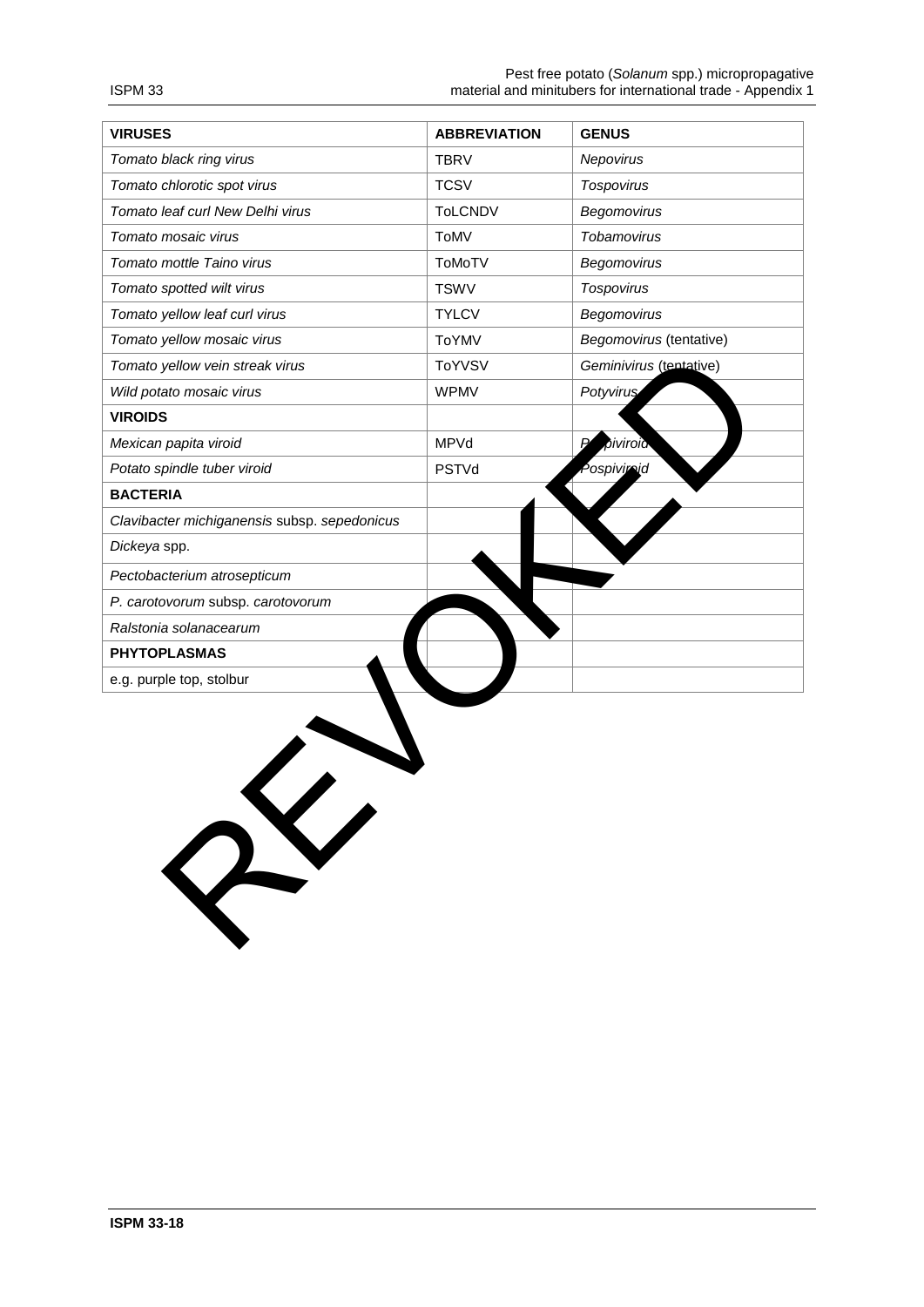This appendix is for reference purposes only and is not a prescriptive part of the standard.

## **APPENDIX 2: Examples of pests that may be of concern with respect to potato minituber production**

Please note that the following list of pests does not constitute a technical justification for regulating these pests.

In addition to pests listed in Appendix 1, many contracting parties require pests to be excluded from certified minituber potato production either as quarantine pests or as regulated non-quarantine pests according to the pest status in the country concerned. Some examples are:

#### **Bacteria**

- *Streptomyces* spp.

#### **Chromista**

- *Phytophthora erythroseptica* Pethybr. var. *erythroseptica*
- P. *infestans* (Mont.) de Bary

#### **Fungi**

- Angiosorus (Thecaphora) solani Thirumalachar & M.J.O. ia<br>
ista<br>
ista<br>
ista<br>
ista<br>
ista<br>
ista<br>
ista<br>
ista<br>
ista<br>
ista<br>
ista<br>
ista<br>
ista<br>
ista<br>
ista<br>
ista<br>
ista<br>
ista<br>
istance is a<br>
internal solar in Thirumalachar & M.B<br>
istance is a<br>
istance is a<br>
istance is denoted in Califor
- *Fusarium* spp.
- *Polyscytalum pustulans* (M.N. Owen & Wakef.) M.B. Ellis
- *Rhizoctonia solani* J.G. Kühn
- *Synchytrium endobioticum* (Schilb.) Percival
- *Verticillium dahliae* Kleb.
- *V. albo-atrum* Reinke & Berthold

#### **Insects**

- *Epitrix tuberis* Gentner
- Leptinotarsa decemling<sub>ta</sub> (Say)
- *Phthorimaea operc*
- Premnotrypes<sup>s</sup>
- *Tecia solaniva* (Po

#### **Nematodes**

- *Dityl chus* structor (Thorne)
- $D$   $q$ *ipsaci* ( $k$ ihn) Filip
- Globodera pallida (Stone) Behrens
- G. rostochiensis (Wollenweber) Skarbilovich
- *Meloidogyne* spp. Göldi
- *Nacobbus aberrans* (Thorne) Thorne & Allen

#### **Protozoa**

- *Spongospora subterranea* (Wallr.) Lagerh.